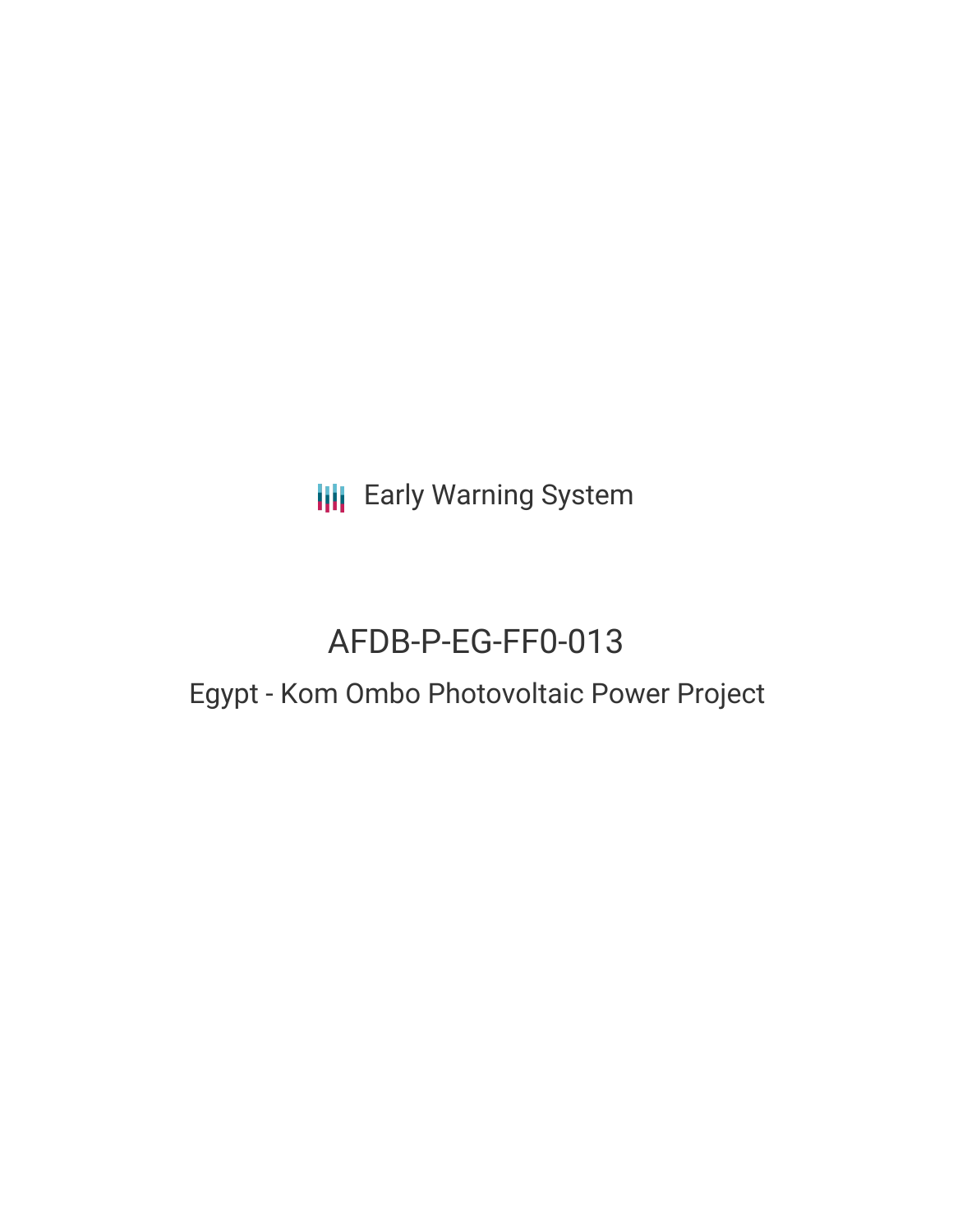

## **Quick Facts**

| <b>Countries</b>               | Egypt                                                         |
|--------------------------------|---------------------------------------------------------------|
| <b>Financial Institutions</b>  | African Development Bank (AFDB)                               |
| <b>Status</b>                  | Approved                                                      |
| <b>Bank Risk Rating</b>        | U                                                             |
| <b>Voting Date</b>             | 2021-03-03                                                    |
| <b>Borrower</b>                | *Borrower information not provided at the time of disclosure* |
| <b>Sectors</b>                 | Energy                                                        |
| <b>Investment Type(s)</b>      | Loan                                                          |
| <b>Investment Amount (USD)</b> | \$27.22 million                                               |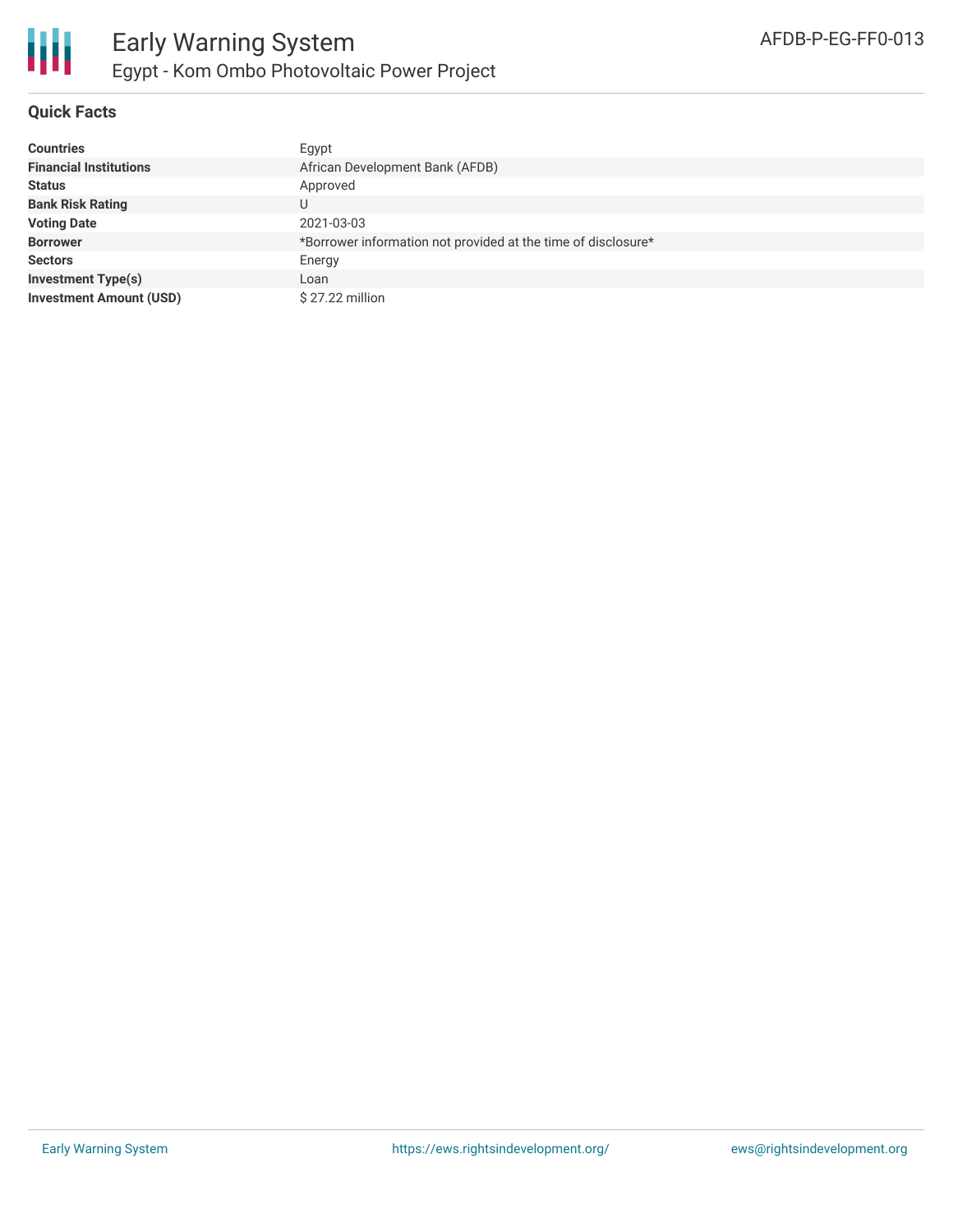

### **Project Description**

According to bank provided information, the Project consists of the design, construction and operation of a greenfield 200 MWac solar PV plant to be implemented under a Build, Own and Operate scheme (BOO). The project site of around 15km2 is located on West river bank of the Nile, about 800 km South of Cairo, 15km from the 1.6 GW Benban solar park in Egypt. The Project scope includes a 4km access road, connecting the site to the Cairo-Aswa and construction is expected to last 10 months. The Bank provides a senior loan of up to USD 27.22 million with a tenor of up to 20 years which is not available from commercial sources. It complements other Bank's operations in the energy sector in Egypt including the recent budget support to boost private sector investment in the energy sector and the 2017 facilities extended to the Egypt FiT projects (Alcazar, Delta and Shapoorji). Successful implementation of the project will enable diversification of the energy mix and further the green growth agenda of the bank.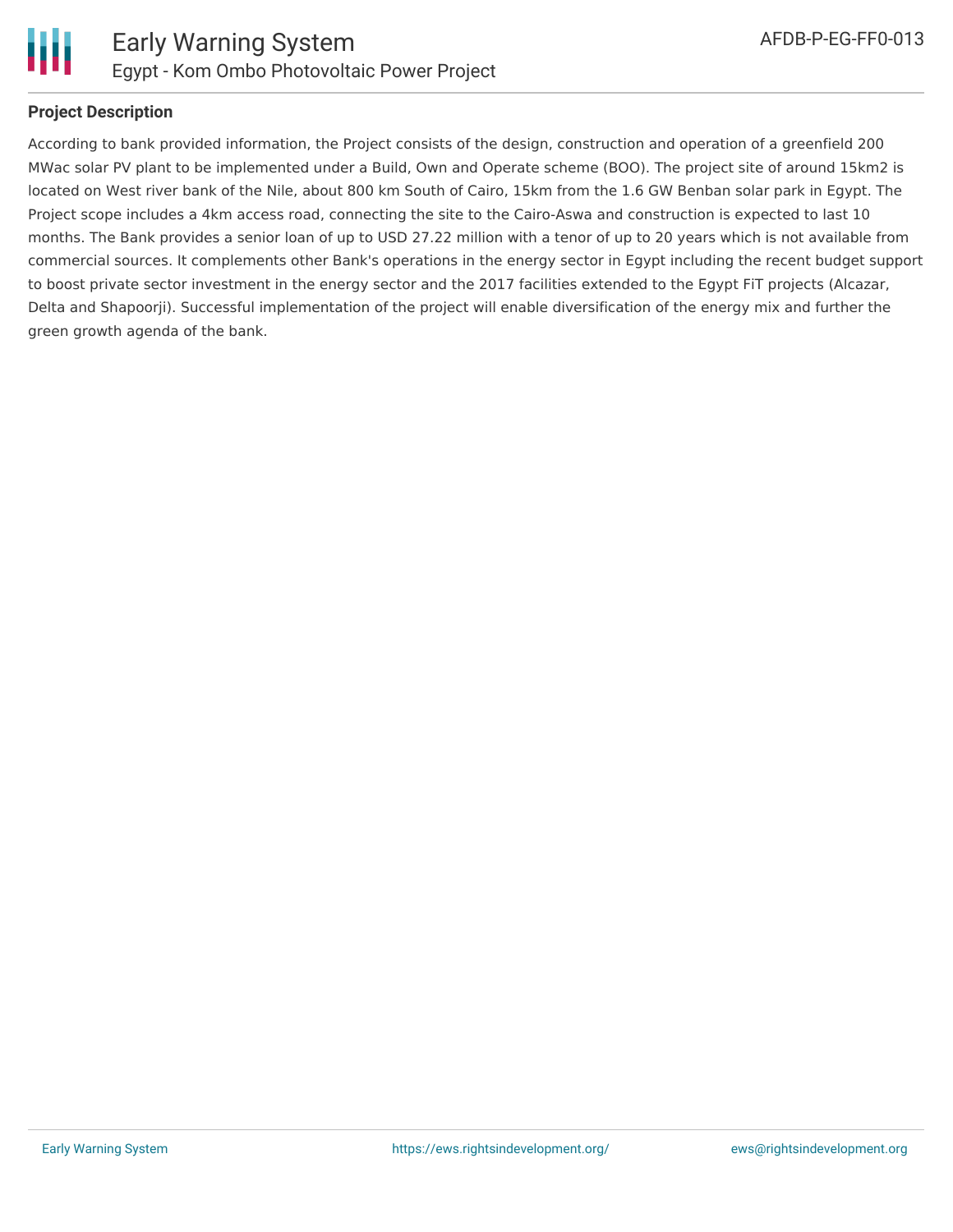#### **Investment Description**

African Development Bank (AFDB)

The Bank provides a senior loan of up to USD 27.22 million with a tenor of up to 20 years which is not available from commercial sources.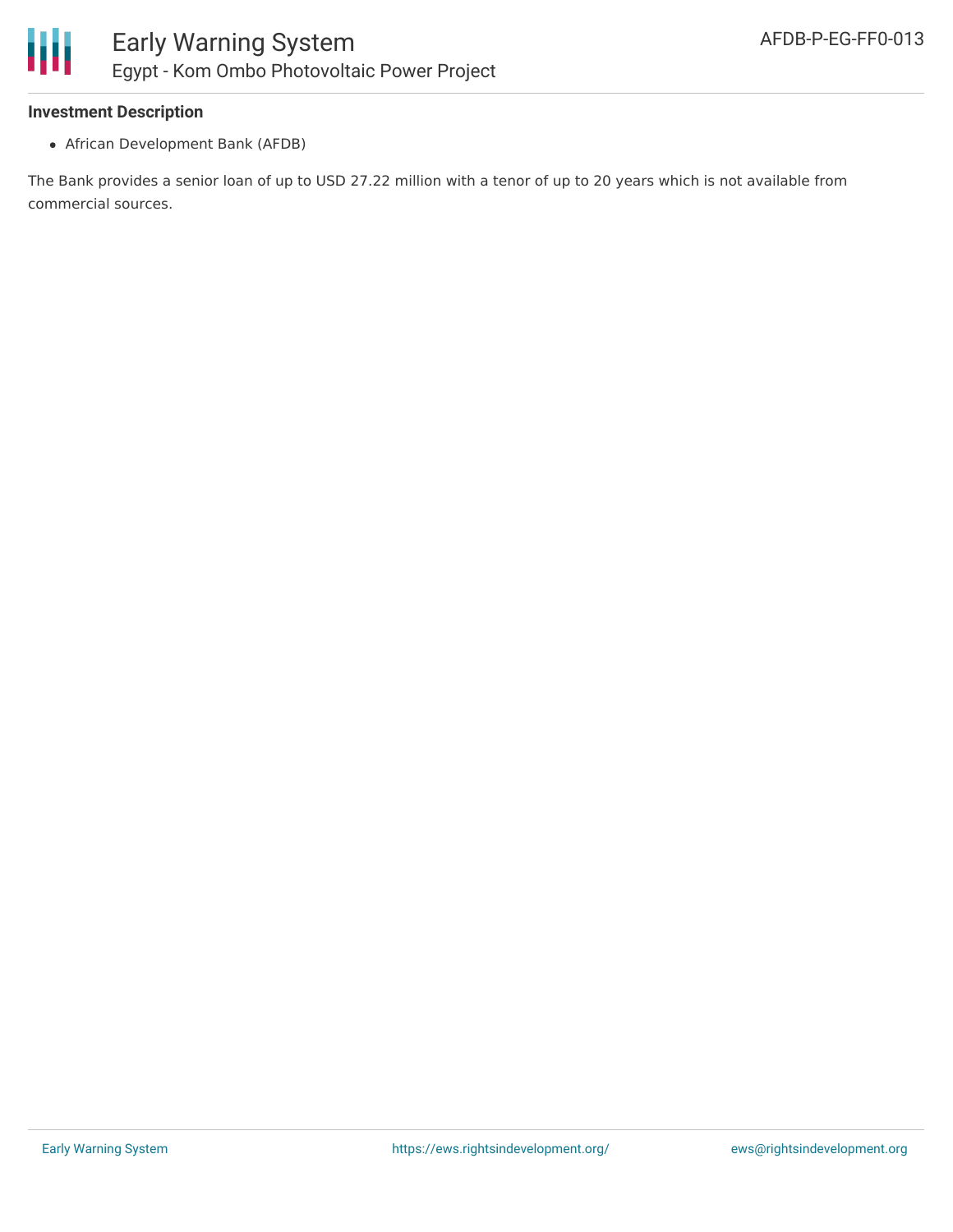# **Contact Information**

\*Contact information not provided at the time of disclosure\*

#### **ACCESS TO INFORMATION**

You can submit an information request for project information at: https://www.afdb.org/en/disclosure-and-access-toinformation/request-for-documents. Under the AfDBÕs Disclosure and Access to Information policy, if you feel the Bank has omitted to publish information or your request for information is unreasonably denied, you can file an appeal at <https://www.afdb.org/en/disclosure-and-access-to-information/appeals-process>

### **ACCOUNTABILITY MECHANISM OF AfDB**

The Independent Review Mechanism (IRM), which is administered by the Compliance Review and Mediation Unit (CRMU), is the independent complaint mechanism and fact-finding body for people who have been or are likely to be adversely affected by an African Development Bank (AfDB)-financed project. If you submit a complaint to the IRM, it may assist you by either seeking to address your problems by facilitating a dispute resolution dialogue between you and those implementing the project and/or investigating whether the AfDB complied with its policies to prevent environmental and social harms. You can submit a complaint electronically by emailing crmuinfo@afdb.org, b.kargougou@afdb.org, b.fall@afdb.org, and/or s.toure@afdb.org. You can learn more about the IRM and how to file a complaint at: <https://www.afdb.org/en/independent-review-mechanism/>